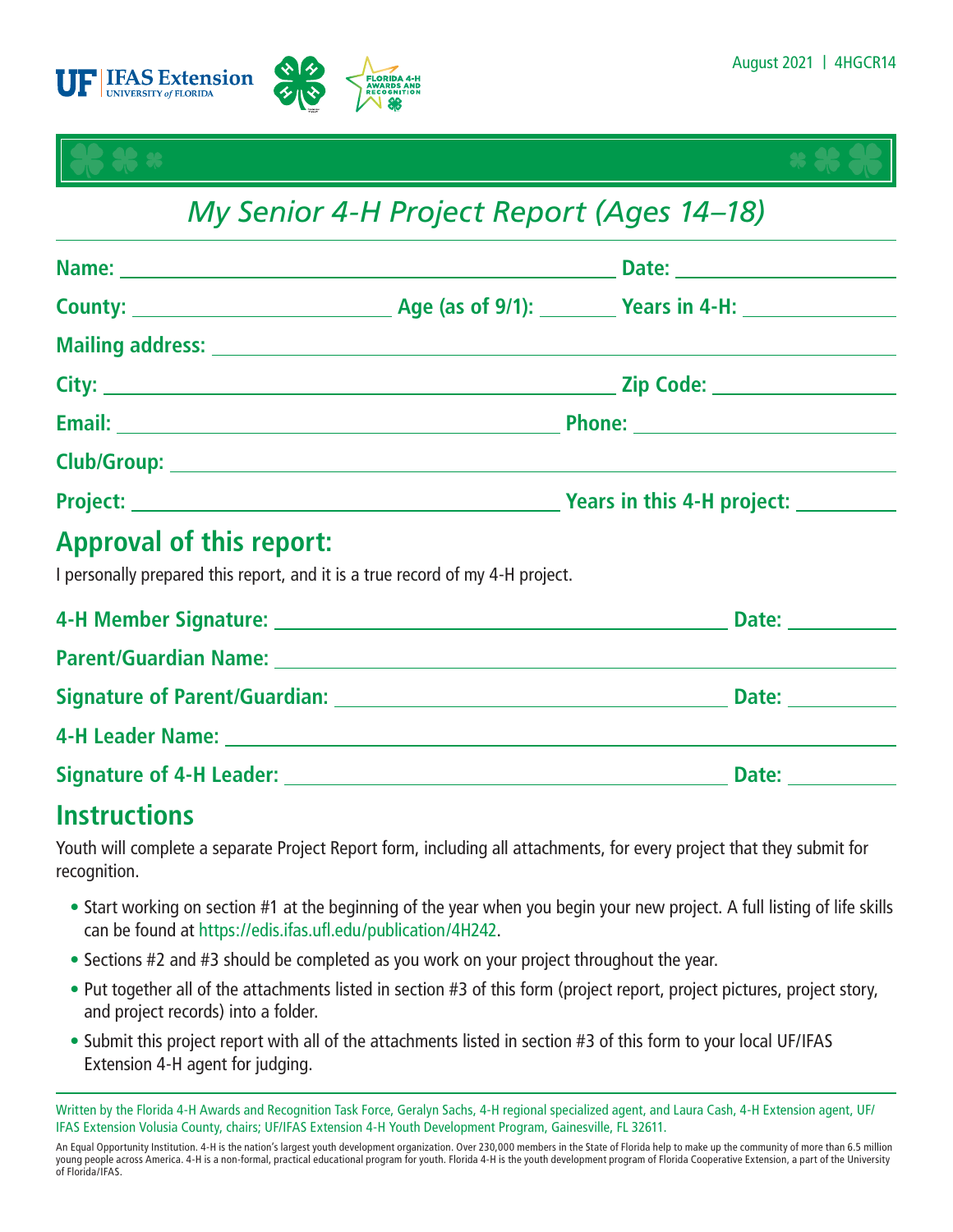|  |  |  |  | MY SENIOR 4-H PROJECT REPORT (AGES 14-18) |  |  |
|--|--|--|--|-------------------------------------------|--|--|
|--|--|--|--|-------------------------------------------|--|--|

#### **Section 1: Project Plans and Goals**

#### **This is what I want to learn this year (choose two life skill goals and two project goals that are obtainable and relevant):**

Member Signature: Date:

 $\overline{a}$ 

 $\overline{a}$ 

 $\overline{a}$ 

#### **This is what my leader agreed to help me do:**

Leader's Signature: University of the Contract of the Contract of the Date:

#### **This is what my parent(s)/guardian(s) agreed to help me do:**

Parent/Guardian's Signature: Date:

the control of the control of the control of the control of the control of the control of the control of the control of the control of the control of the control of the control of the control of the control of the control

## **Section 2: Project Activities (you may add pages)**

| Activities I Did Related to My Project This Year | <b>Time Spent</b> |
|--------------------------------------------------|-------------------|
|                                                  |                   |
|                                                  |                   |
|                                                  |                   |
|                                                  |                   |
|                                                  |                   |
|                                                  |                   |
|                                                  |                   |
|                                                  |                   |
|                                                  |                   |
|                                                  |                   |
|                                                  |                   |
|                                                  |                   |
|                                                  |                   |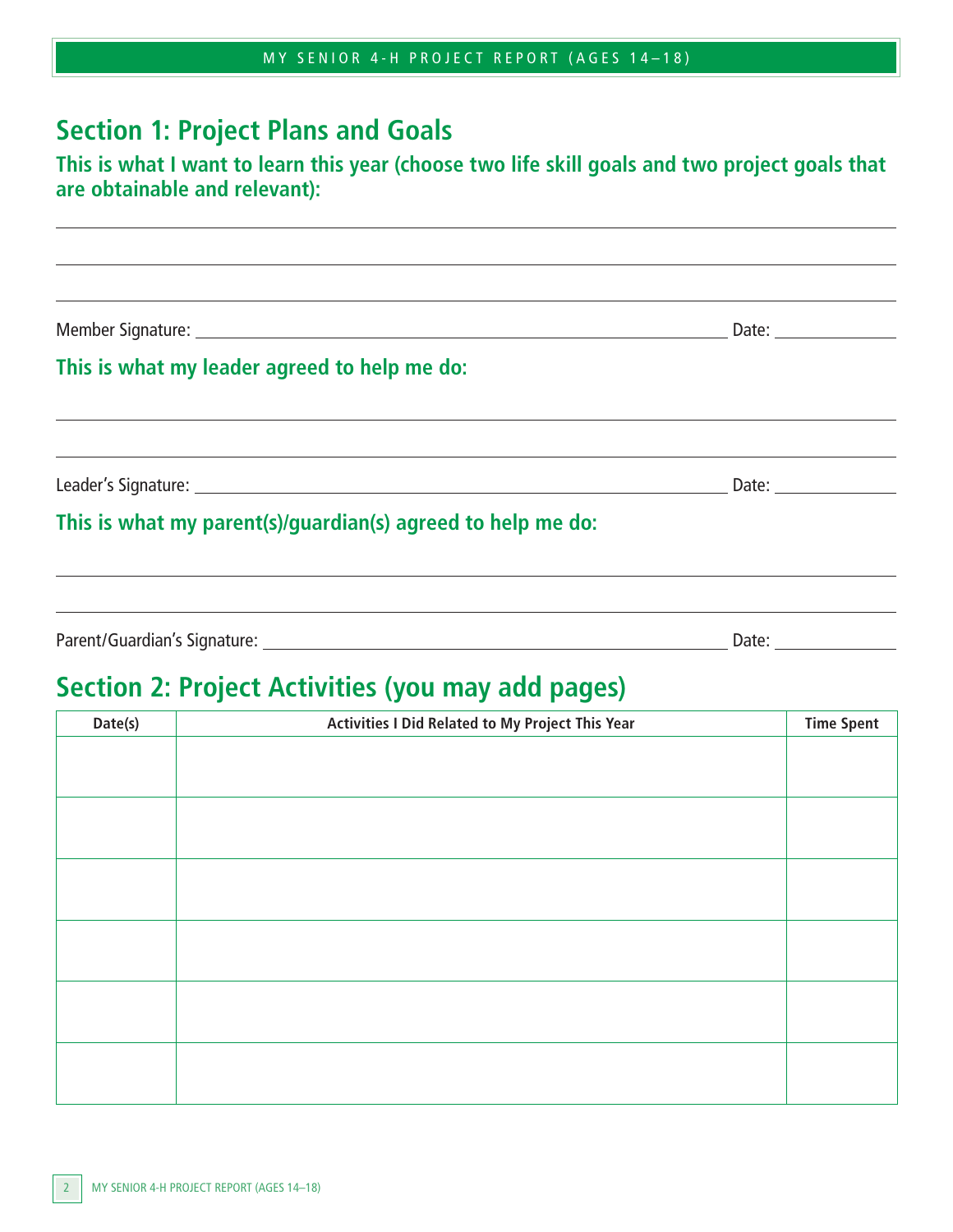## **My citizenship and community service activities this 4-H year:**

| Date(s) | <b>Description of Activity</b> | <b>Your Role</b> |
|---------|--------------------------------|------------------|
|         |                                |                  |
|         |                                |                  |
|         |                                |                  |
|         |                                |                  |
|         |                                |                  |
|         |                                |                  |
|         |                                |                  |
|         |                                |                  |
|         |                                |                  |
|         |                                |                  |
|         |                                |                  |
|         |                                |                  |
|         |                                |                  |
|         |                                |                  |

#### **My leadership activities this 4-H year:**

| Date(s) | <b>Description of Activity</b> | <b>Your Role</b> |
|---------|--------------------------------|------------------|
|         |                                |                  |
|         |                                |                  |
|         |                                |                  |
|         |                                |                  |
|         |                                |                  |
|         |                                |                  |
|         |                                |                  |
|         |                                |                  |
|         |                                |                  |
|         |                                |                  |
|         |                                |                  |
|         |                                |                  |
|         |                                |                  |
|         |                                |                  |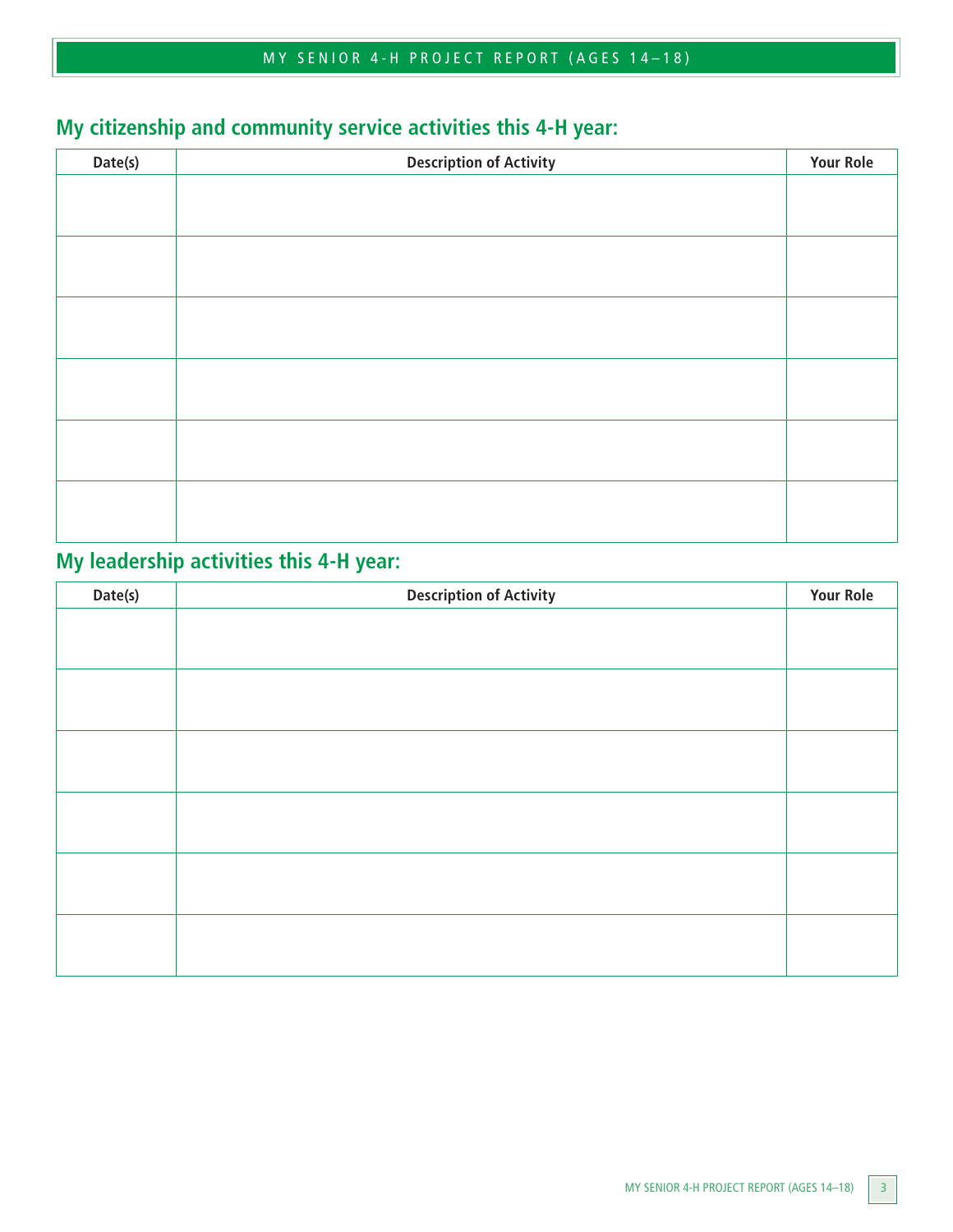## **My presentations and exhibits this 4-H year:**

| Date(s) | <b>Description of Presentations and/or Exhibits</b><br>(include the location, event, audience, title, and award(s) received) |  |
|---------|------------------------------------------------------------------------------------------------------------------------------|--|
|         |                                                                                                                              |  |
|         |                                                                                                                              |  |
|         |                                                                                                                              |  |
|         |                                                                                                                              |  |
|         |                                                                                                                              |  |
|         |                                                                                                                              |  |
|         |                                                                                                                              |  |
|         |                                                                                                                              |  |
|         |                                                                                                                              |  |
|         |                                                                                                                              |  |
|         |                                                                                                                              |  |
|         |                                                                                                                              |  |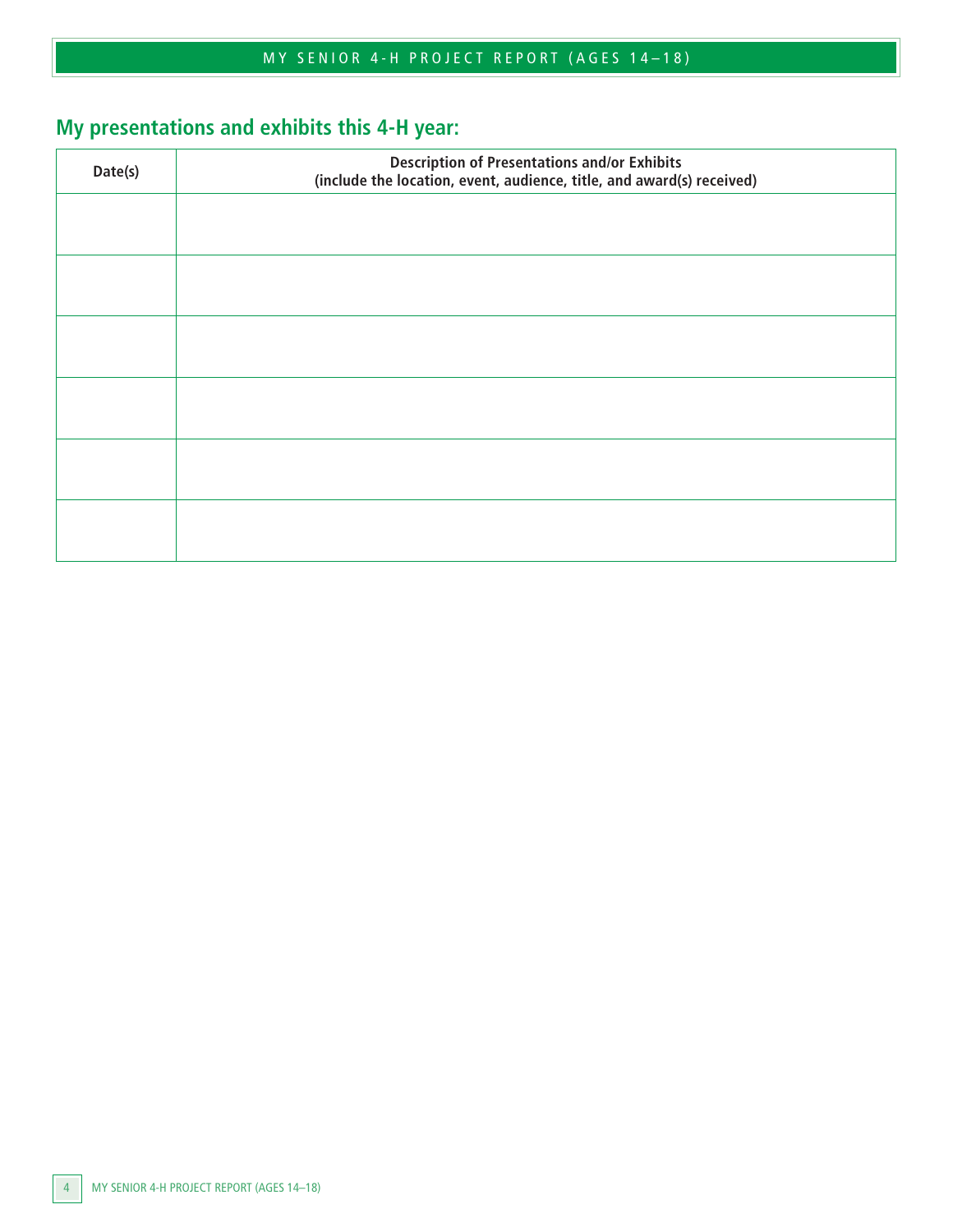## **Section 3: Project Attachments**

#### **Project Pictures**

Attach at least four photos (or you may provide drawings) of your project work throughout the year showing you and your project at the beginning and when completed. Your pictures should show various aspects of your project. Additional photos of your 4-H year may also be included to highlight experiences such as camp, community service, or other activities in which you participated.

Photographs should be  $3'' \times 5''$  or  $4'' \times 6''$ . Make sure that your photographs are attached neatly and securely. In the space below the picture write a caption. Each caption should include:

- Date
- Description of activity or event
- Skill learned

Photo Caption: <u>Date: **Date:** Date:</u> Date: **Date: Date: Date: Date: Date: Date: Date: Date: Date: Date: Date: Date: Date: Date: Date: Date: Date: Date: Date: Date: Date: Date: Da**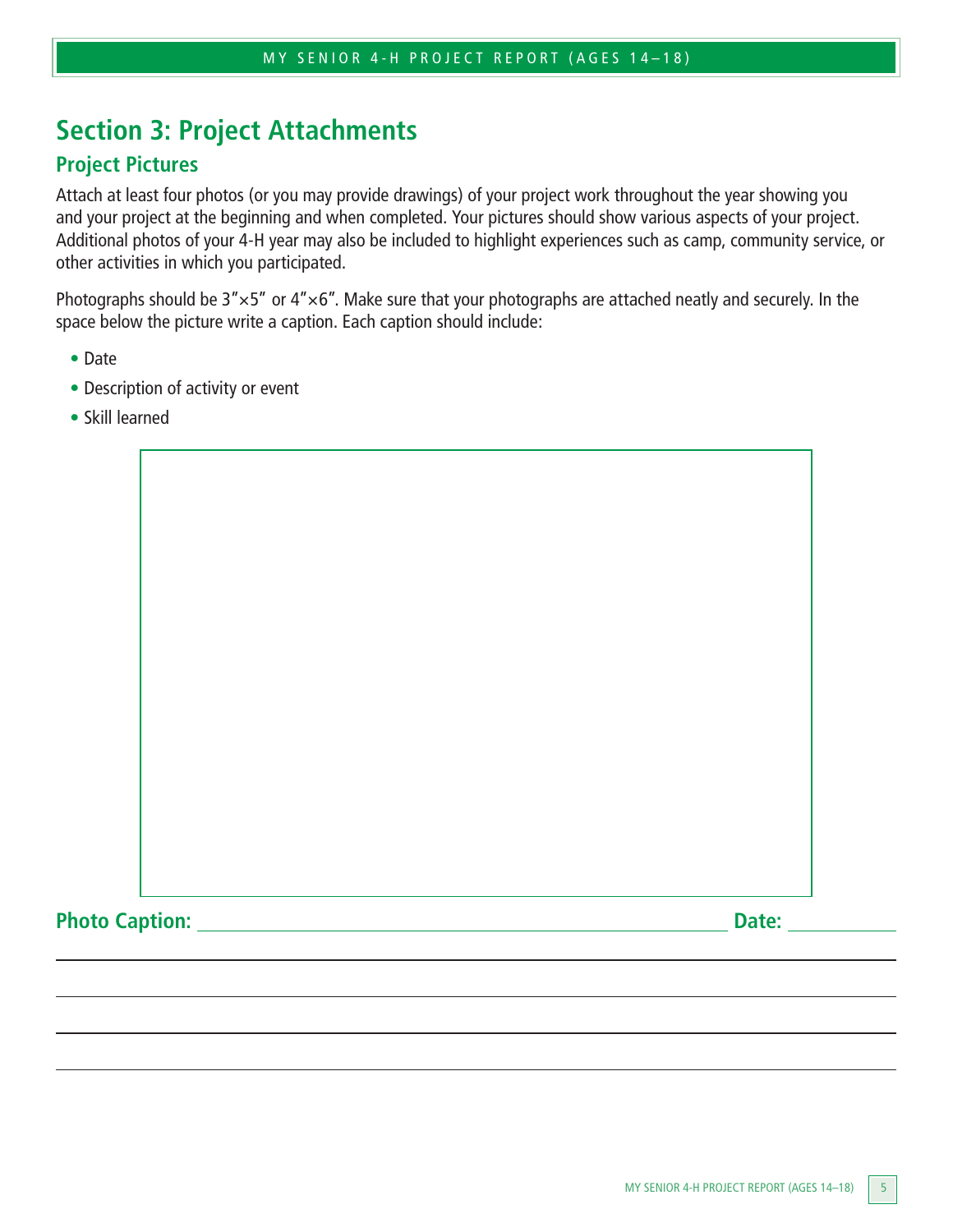**Photo Caption: Date:**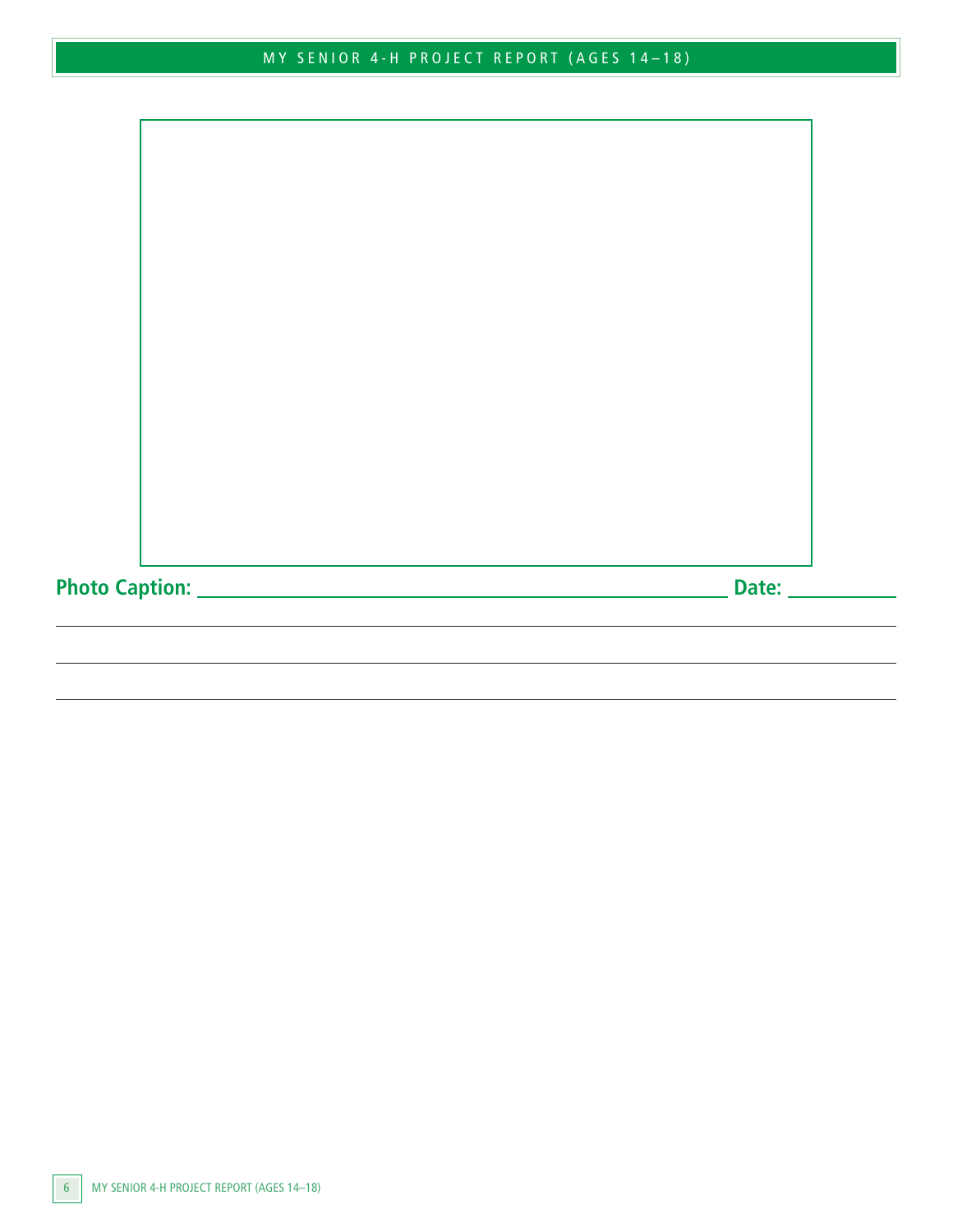**Photo Caption: Date:**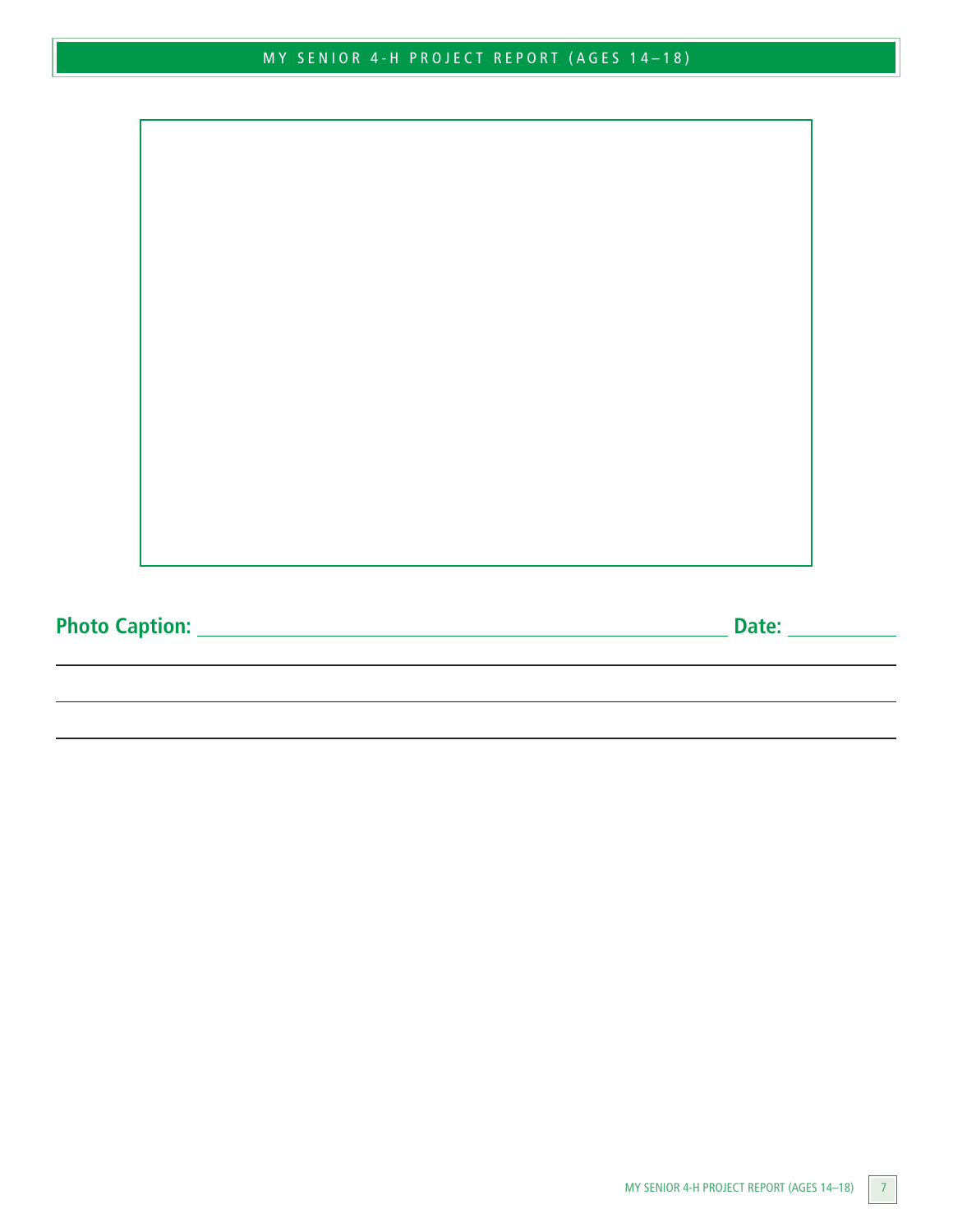**Photo Caption: Date:**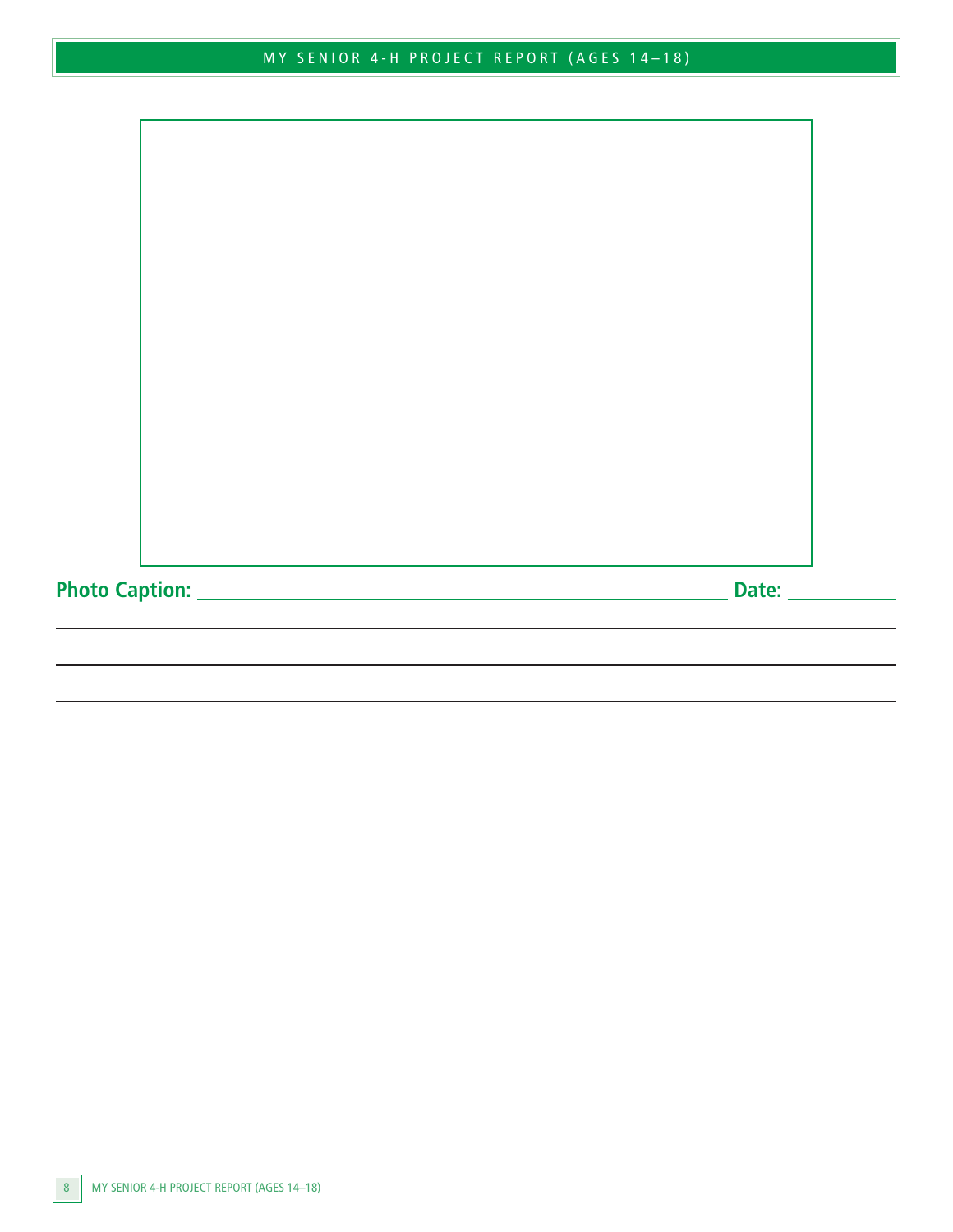#### **Project Story**

Create a story of your project experiences. In your story, answer the following questions:

Section I: Project Experiences

- What new thing(s) did you learn about your project?
- Did you meet your goals? What plans or goals do you have for next year?
- What problems did you have and how did you overcome them?
- What were your accomplishments?
- How did your leader and other adults help you?

Section II: Leadership and Citizenship

- What leadership roles did you hold?
- What did you achieve in those roles?
- How were you involved in community service activities?
- What did you gain from your service to others?

Section III: Life Skills and Future Plans

- Discuss three life skills you have acquired from this project and how they will benefit you in other areas of your life.
- What are your future plans for this project, 4-H, and beyond?

On a separate page, neatly write or type (in 12-point, double-spaced font) your project story.

## **Project Records**

Attach your project/record book, activity sheets, and/or other educational materials completed as evidence of your project work.